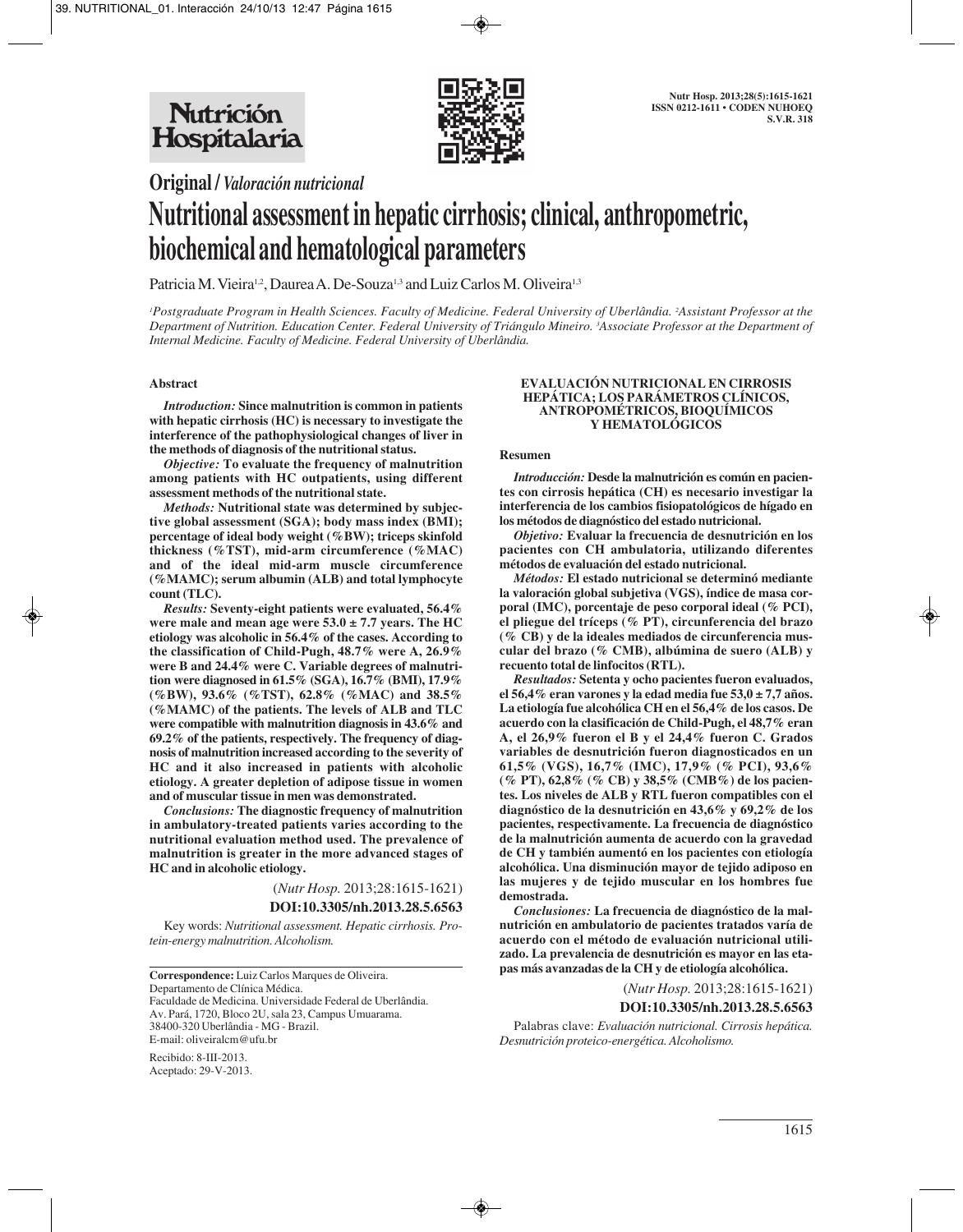## **Abbreviations**

BMI: Body mass index. BW: Body weight. CH-FUU: Clinical Hospital of the Federal University of Uberlândia. HC: Hepatic cirrhosis. MAMC: Mid-arm muscle circumference. MAC: Mid-arm circumference. PEM: Protein-energy malnutrition. ALB: Serum albumin. SGA: Subjective global assessment. TST: Triceps skinfold thickness. TLC: Total lymphocyte count.

## **Introduction**

The liver exercises essential functions in food digestion and in the absorption, metabolism, storage, transport, activation and utilization of nutrients.<sup>1</sup> Compromising these functions in patients with hepatic cirrhosis (HC) can result in the development of proteinenergy malnutrition (PEM).<sup>2</sup> Although PEM is not always diagnosed, it can be a frequent complication in patients with HC,<sup>3</sup> and its onset and/or severity increases with the progression of liver disfunction<sup>3,4,5</sup> mainly in situations of metabolic stress associated with the presence of infection and/or hospitalization.

There can be a deficiency in cellular and in humoral immunological responses in patients with PEM.6 In HC patients this can contribute to the risk of infection, especially in the urinary tract, lung and peritoneum.<sup>7,8</sup> Undernourished patients also present a decrease in intestinal motility and in digestive enzyme syntheses, as well as intestinal mucosa atrophy,<sup>9</sup> delayed healing of wounds,10 lower quality of life and lower rate of survival,<sup>11</sup> longer hospitalization periods and increased costs.12

The diagnosis of the nutritional state and the treatment of malnutrition in HC patients can contribute to a reduction in the frequency and/or severity of these complications.13 However, the simple-application and low-cost methods, such as anthropometrics, which are generally available for the diagnosis of the nutritional state of HC patients are interfered by the pathophysiological alterations caused by hepatic insufficiency.<sup>14</sup> This means that the results arising from these methods have to be critically and criteriously examined. Few investigators have critically analyzed the results obtained in studies using clinical, anthropometric, biochemical and hematological methods for diagnosing the frequency of PEM in HC ambulatorytreated patients. There is also some controversy about the relation between the etiology of HC and the prevalence of PEM, i.e., the association between the greater frequency of PEM diagnosis and the alcoholic etiology of HC has been demonstrated by some<sup>3</sup> but not by other investigators.4

The aim of this present study was to assess, by the use of different assessment methods of the nutritional state, the frequency of PEM diagnosis in HC ambulatory-patients and to relate the diagnosis of PEM to the severity and to the etiology of the hepatic disease and to the gender of the patient.

## **Methods**

This cross-sectional study was developed in the Clinical Hospital of the Federal University of Uberlândia (CH-FUU). The patients were consecutively enrolled in the order in which they arrived for medical appointments at the ambulatory. None of the female patients was pregnant or breast feeding and all the patients diagnosed with other chronic diseases, such as, diabetes mellitus; renal, cardiac or pancreatic insufficiency; neoplasia or acquired immunodeficiency syndrome were excluded.

Nutritional assessment was accomplished by using anthropometrical and clinical methods, as well as biochemical and hematological laboratory exams, which are available and can be routinely used for clinical practice in general hospitals in developing countries. Subjective global assessment (SGA) according to the proposition of Detsky et al.<sup>15</sup> was used. For anthropometric assessment the body weight, height, triceps skinfold thickness (TST), and mid-arm circumference (MAC), were measured. The serum albumin level was determined by using Roche Diagnostics GmbH kits, Mannheim, Germany, for Cobas Integra instruments. The total lymphocyte count (TLC) was accomplished by the use of Scatter Pak kits, Miami, Florida, USA, for Coulter STKS sets. These last two tests were accomplished in single performance at the laboratory for clinical analysis at CH-FUU

The following items were calculated: body mass index  $[BMI = weight/height<sup>2</sup> (kg/m<sup>2</sup>)]$ ; the percentage of ideal mid-arm muscle circumference (%MAMC) after the calculation of the mid-arm muscle circumference [MAMC = MAC (cm) –  $\pi$  x TST (cm)], as well as the percentage of ideal body weight (%BW), of ideal triceps skinfold thickness (%TST) and of ideal midarm circumference (%MAC). For calculating the %BW reference standards proposed by Metropolitan Life Insurance Company<sup>16</sup> were used. For calculating the %TST, %MAC and %MAMC, reference standards proposed by Frisancho<sup>17</sup> were used. The nutritional state was classified according to the reference standards proposed by Blackburn and Harvey.9

The exact Fisher test or the chi-square test was used to compare the prevalence and the severity of PEM according to the severity and the etiology of the hepatic disease, and to the gender of the patients.  $P < 0.05$  was considered significant.

This project was approved by the Ethics Committee for Research at the Federal University of Uberlândia and informed consent was obtained from all the participating patients.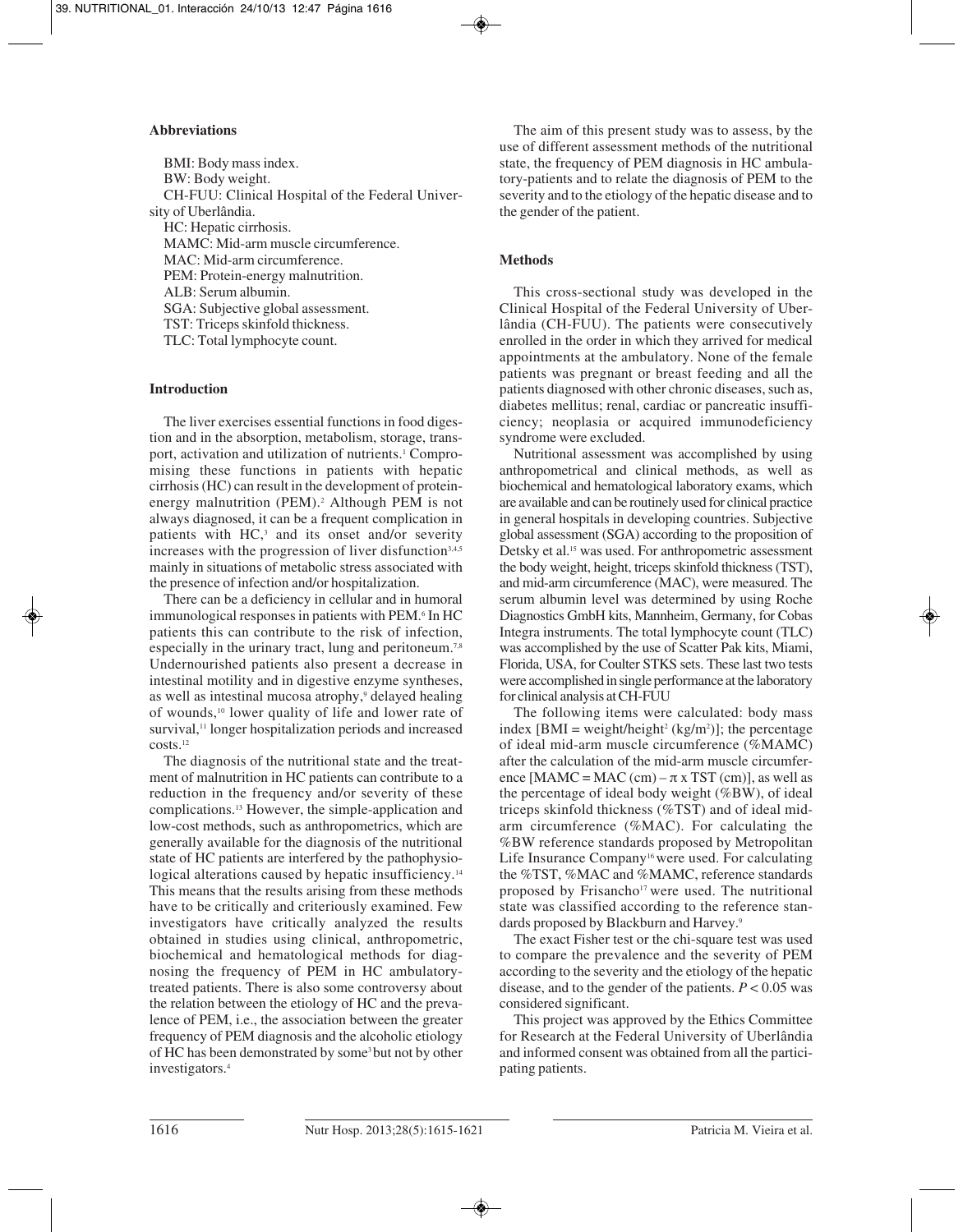## **Results**

The nutritional state of 78 HC patients, attended at the gastroenterology ambulatory of the CH-FUU was assessed. Forty-four patients (56.4%) were male, with mean age (standard deviation) of  $53.0 \pm 7.7$  years and variation from 38 to 74 years. The etiology of the HC was alcoholic in 44 (56.4%) patients, hepatitis C virus in 14 (17.9%), hepatitis B virus in 12 (15.4%), autoimmune in 2 (2.6%) and cryptogenic in 6 (7.7%). All of the alcoholic etiology HC patients had maintained alcohol abstinence for at least one year and this was confirmed by family members. According to the Child-Pugh classification,<sup>18</sup> 38 (48.7%) patients were Child-Pugh A, 21 (26.9%) Child-Pugh B, and 19 (24.4%) Child-Pugh C.

The frequency of the diagnosis of PEM in patients with HC varied according to the different methods of nutritional assessment that were used. According to SGA, of the 78 patients that were assessed, 48 (61.5%) had malnutrition diagnosis, of which 32 patients (41.0%) had moderate malnutrition and 16 patients (20.5%) had severe malnutrition.

According to the anthropometric methods that use body weight almost exclusively, the frequency of malnutrition diagnosis was less. By %BW and by BMI, malnutrition was diagnosed, respectively, in 14  $(17.9\%)$  and in 13  $(16.7\%)$  patients, of which four  $(5.1\%)$  and nine  $(11.5\%)$  patients had mild malnutrition; nine (11.5%) and two (2.6%) had moderate malnutrition; one (1.3%) and two (2.6%) had severe malnutrition.

Regarding the assessment of body composition according to the distribution of adipose tissue by %TST and of muscular tissue by %MAMC, malnutrition was demonstrated, respectively, in 73 (93.6%) and in 30 (38,5%) patients; it was mild in nine (11.5%) and in 13 (16.7%), moderate in 21 (27.0%) and in 12 (15.4%), and severe in 43 (55.1%) and in five (6.4%). By ALB and TLC, it was found that 34 (43.6%) and 54 (69.2%) patients presented results which were within the reference values proposed for the diagnosis of malnutrition<sup>9</sup>, which was, respectively, mild in 15 (19.3%) and in 24 (30.8%), moderate in 10 (12.8%) and in 23 (29.5%), severe in nine  $(11.5\%)$  and in seven (8.9%) (table I).

In relating the nutritional state of the patients to the severity of the hepatic dysfunction, a greater number of malnourished and of severely malnourished patients was observed by SGA, respectively, in Child-Pugh C (17/19, *P* < 0.01; 11/19, *P* < 0.01) and B (16/21, *P* < 0.05; 4/21, *P* < 0.05) than in A (15/38; 1/38). By %BW and BMI, a greater frequency of malnourished patients was respectively demonstrated in Child-Pugh C (9/19, *P* < 0.01 and 10/19, *P* < 0.01) and B (5/21, *P* < 0.01 and 3/21, *P* < 0.05) than in A (0/38 and 0/38). By %BW, a greater number of moderately malnourished patients was also observed in Child-Pugh C (6/19, *P* < 0.01) and B (3/21, *P* < 0.05) than in A (0/38). By BMI, a greater number of mildly malnourished patients was verified in Child-Pugh C (6/19, *P* < 0.01) and B (3/21, *P* < 0.05) than in A  $(0/38)$ . By the %TST, it was demonstrated that the number of severely malnourished patients was greater  $(P < 0.01)$  among those classified as Child-Pugh C (15/19) than among those classified as A (16/38) (table II).

The determination of %MAC and of %MAMC demonstrated, respectively, a greater number of malnourished patients in Child-Pugh C (17/19, *P* < 0.01 and 15/19, *P* < 0.01) and B (16/21, *P* < 0.05 and 9/21, *P* < 0.05) than in A (16/38 and 6/38). It was also demonstrated by %MAC analysis that there was a greater frequency of severely malnourished patients in Child-Pugh C (10/19, *P* < 0.01) and B (4/21, *P* < 0.05) than in A (1/38). By %MAMC, a greater number ( $P <$ 0.01) of moderately and severely malnourished

| <b>Table I</b><br>Diagnosis of the nutritional state of ambulatory patients with hepatic cirrhosis |                      |                 |                     |                   |  |  |  |  |  |  |
|----------------------------------------------------------------------------------------------------|----------------------|-----------------|---------------------|-------------------|--|--|--|--|--|--|
| <b>Methods</b>                                                                                     | Nutritional state    |                 |                     |                   |  |  |  |  |  |  |
|                                                                                                    |                      |                 | <i>Malnutrition</i> |                   |  |  |  |  |  |  |
|                                                                                                    | Eutrophic<br>$n(\%)$ | Mild<br>$n(\%)$ | Moderate<br>$n(\%)$ | Severe<br>$n(\%)$ |  |  |  |  |  |  |
| <b>SGA</b>                                                                                         | 30(38.5)             | 32(41.0)        |                     | 16(20.5)          |  |  |  |  |  |  |
| %BW                                                                                                | 64(82.1)             | 4(5.1)          | 9(11.5)             | 1(1.3)            |  |  |  |  |  |  |
| BMI                                                                                                | 65(83.3)             | 9(11.5)         | 2(2.6)              | 2(2.6)            |  |  |  |  |  |  |
| $\%$ TST                                                                                           | 5(6.4)               | 9(11.5)         | 21(27.0)            | 43(55.1)          |  |  |  |  |  |  |
| %MAC                                                                                               | 29(37.2)             | 16(20.5)        | 18(23.1)            | 15(19.2)          |  |  |  |  |  |  |
| %MAMC                                                                                              | 48(61.5)             | 13(16.7)        | 12(15.4)            | 5(6.4)            |  |  |  |  |  |  |
| ALB                                                                                                | 44(56.4)             | 15(19.3)        | 10(12.8)            | 9(11.5)           |  |  |  |  |  |  |
| <b>TLC</b>                                                                                         | 24(30.8)             | 24(30.8)        | 23(29.5)            | 7(8.9)            |  |  |  |  |  |  |

n (%) = Number and percent of patients; SGA = Subjective global assessment; %BW = Percentage of ideal body weight; BMI = Body mass index; %TST = Percentage of ideal of triceps skinfold thickness; %MAC = Percentage of ideal of mid-arm circumference; %MAMC = Percentage of ideal of mid-arm muscle circumference; ALB = Serum albumin; TLC = Total lymphocyte count.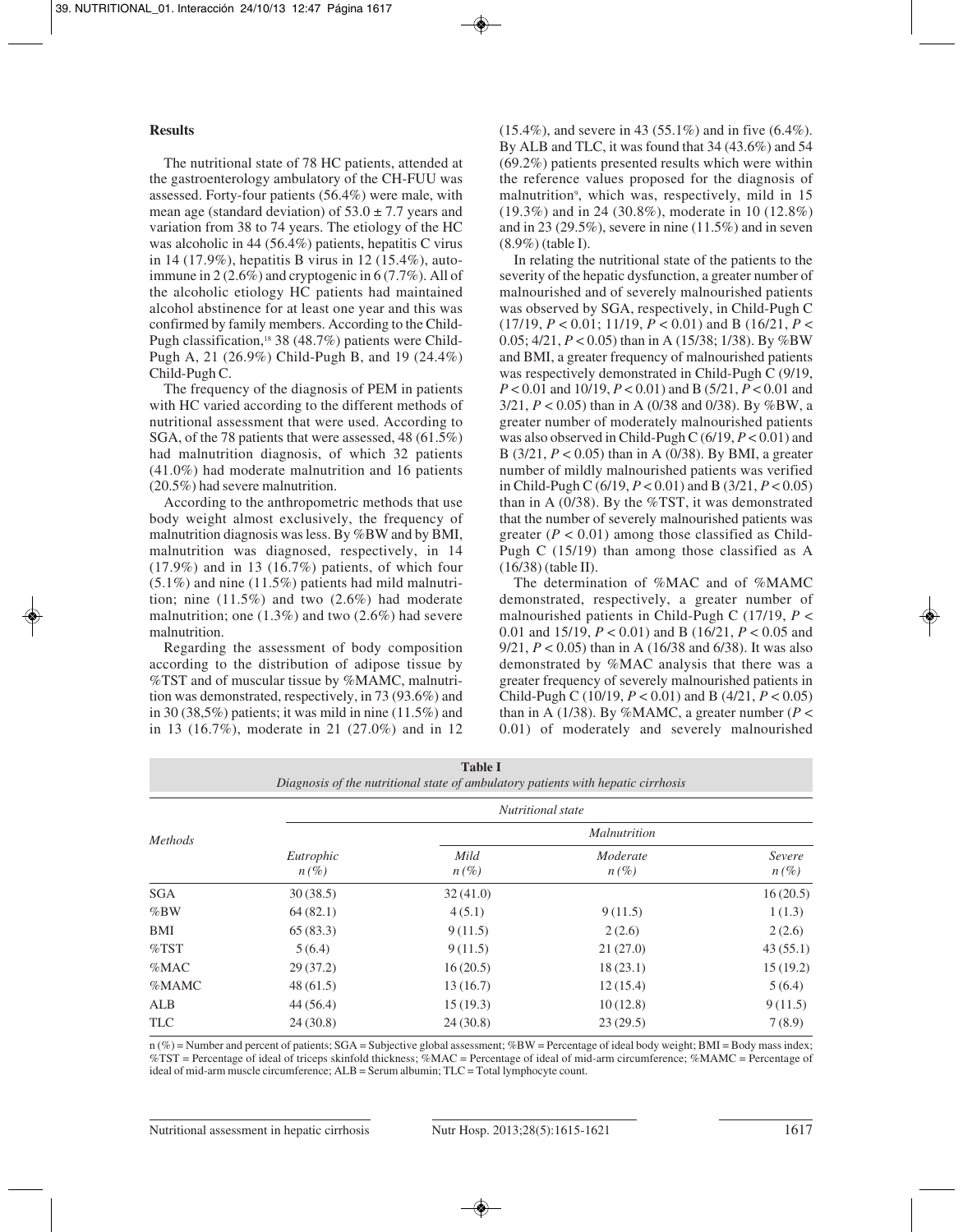**Table II** *Diagnosis of malnutrition in ambulatory patients in accordance with the severity and the etiology of the hepatic cirrhosis (HC), and with the gender of the patients*

| Methods    | Malnutrition | Severity of hepatic insuficiency |                              |                         | Etiology of the HC      |                          | Gender                  |                       |
|------------|--------------|----------------------------------|------------------------------|-------------------------|-------------------------|--------------------------|-------------------------|-----------------------|
|            |              | Child-Pugh A<br>$n(\%)$          | $Child$ -Pugh $B$<br>$n(\%)$ | Child-Pugh C<br>$n(\%)$ | Alcoholic<br>$n(\%)$    | Non-alcoholic<br>$n(\%)$ | Male<br>$n(\%)$         | Female<br>$n(\%)$     |
| <b>SGA</b> | Moderate     | 14(36,8)                         | 12(57,2)                     | 6(31,6)                 | 21(47,8)                | 11(32,4)                 | 18(41,0)                | 14(41,2)              |
|            | Severe       | $1(2,6)^{a,b}$                   | $4(19,0)^{a,c}$              | $11(57,9)^{b,c}$        | $13(29.5)$ <sup>h</sup> | $3(8.8)$ <sup>h</sup>    | $5(11,4)^m$             | $11(32,4)^m$          |
| %BW        | Mild         | $\theta$                         | 2(9,5)                       | 2(10,5)                 | 4(9,1)                  | $\Omega$                 | 1(2,3)                  | 3(8,8)                |
|            | Moderate     | $()^{a,b}$                       | $3(14,3)$ <sup>a</sup>       | $6(31.6)^{b}$           | 7(16,0)                 | 2(5,9)                   | 5(11,4)                 | 4(11,8)               |
|            | Severe       | $\theta$                         | 0                            | 1(5,3)                  | 1(2,3)                  | $\theta$                 | 1(2,3)                  | $\theta$              |
| <b>BMI</b> | Mild         | 0 <sub>a,b</sub>                 | $3(14,3)$ <sup>a</sup>       | $6(31,6)^{b}$           | $8(18,2)$ <sup>h</sup>  | $1(3,0)$ <sup>h</sup>    | 5(11,3)                 | 4(11,6)               |
|            | Moderate     | $\theta$                         | 0                            | 2(10.5)                 | 2(4,5)                  | $\theta$                 | $\theta$                | 2(6,0)                |
|            | Severe       | $\theta$                         | $\theta$                     | 2(10,5)                 | 1(2,3)                  | 1(3,0)                   | 1(2,3)                  | 1(3,0)                |
| $\%$ TST   | Mild         | 6(15,8)                          | 3(14,3)                      | $\theta$                | $2(4,5)^{i}$            | $7(20,6)^{i}$            | 6(13,6)                 | 3(8,8)                |
|            | Moderate     | 11(29,0)                         | 6(28,6)                      | 4(21,0)                 | 11(25,1)                | 10(29,4)                 | 17(38,6)°               | 4(11,8)°              |
|            | Severe       | $16(42,1)$ <sup>b</sup>          | 12(57,1)                     | $15(79,0)^{b}$          | 28(63,6)                | 15(44,0)                 | $16(36,4)^x$            | $27(79,4)^x$          |
| %MAC       | Mild         | 8(21,0)                          | 7(33,4) <sup>d</sup>         | 1(5,3) <sup>d</sup>     | 10(22,7)                | 6(17,6)                  | 8(18,2)                 | 8(23,4)               |
|            | Moderate     | 7(18,4)                          | 5(23,8)                      | 6(31,6)                 | 10(22,7)                | 8(23,6)                  | 11(25,0)                | 7(20,6)               |
|            | Severe       | $1(2,6)^{a,b}$                   | $4(19,0)^{a,c}$              | $10(52,6)^{b,c}$        | $12(27,3)$ <sup>h</sup> | $3(8,8)$ <sup>h</sup>    | $15(34,1)$ <sup>o</sup> | $0^{\circ}$           |
| %MAMC      | Mild         | 5(13,1)                          | 5(23,8)                      | 3(15,8)                 | 10(22,7)                | 3(8,8)                   | 9(20,4)                 | 4(11,8)               |
|            | Moderate     | $1(2,6)^{b}$                     | 3(14,3)                      | $8(42,2)^{b}$           | 8(18,2)                 | 4(11,8)                  | $11(25,0)$ <sup>o</sup> | $1(3,0)$ <sup>o</sup> |
|            | Severe       | $()^{\text{b}}$                  | 1(4,8)                       | $4(21,0)^{b}$           | 4(9,1)                  | 1(3,0)                   | 5(11,4)                 | $\theta$              |
| ALB        | Mild         | $()^e$                           | $15(71,4)$ e,f               | 0 <sup>f</sup>          | 9(20,4)                 | 6(17,6)                  | 6(13,6)                 | 9(26,5)               |
|            | Moderate     | $()^{\text{b}}$                  | $\int$                       | $10(52,6)$ b.g          | 7(16,0)                 | 3(8,8)                   | 7(16,0)                 | 3(8,8)                |
|            | Severe       | $()^{\text{b}}$                  | $0^{\circ}$                  | $9(47,4)^{b,g}$         | 4(9,1)                  | 5(14,8)                  | 3(6,8)                  | 6(17,7)               |
| <b>TLC</b> | Mild         | 13(34,2)                         | 7(33,4)                      | 4(21,0)                 | 16(36,4)                | 8(23,5)                  | 12(27,3)                | 12(35,3)              |
|            | Moderate     | 7(18,4)                          | 9(42,8)                      | 7(36,8)                 | 10(22,7)                | 13(38,3)                 | 13(29.5)                | 10(29,4)              |
|            | Severe       | $()^{\text{b}}$                  | $1(4,8)^c$                   | $6(31,6)^{b,c}$         | 4(9,1)                  | 3(8,8)                   | 4(9,1)                  | 3(8,8)                |

Fisher exact test or chi-square test.

 $p$  < 0.05-B > A;  $\dot{p}$  < 0.01-C > A;  $\dot{p}$  < 0.05-C > B;  $\dot{p}$  < 0.05-B > C;  $\dot{p}$  < 0.01-B > A;  $\dot{p}$  < 0.01-B > C;  $\ddot{s}$   $p$  < 0.01-C > B.

 $A = Child-Pugh A$ ;  $B = Child-Pugh B$ ;  $C = Child-Pugh C$ .

h p < 0.05 - alcoholic > non-alcoholic; i

 $p < 0.05$  - alcoholic > non-alcoholic; 'p < 0.05 – non-alcoholic > alcoholic.<br>"p < 0.05 - female > male; 'p < 0.01 - male > female; 'p < 0.01 - female > male.

n (%) = Number and percent of patients; SGA = Subjective global assessment; %BW = Percentage of ideal body weight; BMI = Body mass index; %TST = Percentage of ideal of triceps skinfold thickness; %MAC = Percentage of ideal of mid-arm circumference; %MAMC = Percentage of ideal of mid-arm muscle circumference; ALB = Serum albumin; TLC = Total lymphocyte count.

patients was observed in Child-Pugh C (8/19 and 4/19) than in A (1/38 and 0/38) (table II).

Analysis of ALB results showed a greater number (*P* < 0.01) of malnourished patients in Child-Pugh C (19/19) and B (15/21) than in A (0/38) and it was also shown that there was a greater number  $(P < 0.01)$  of patients with values compatible with moderate and severe malnutrition, respectively, in Child-Pugh C (10/19 and 9/19) than in A (0/38 and 0/38) and B (0/21 and 0/21). The assessment of the nutritional state by TLC showed that there was a greater number of patients with values of TLC within the range of reference proposed for the diagnostic of malnutrition in Child-Pugh C (17/19, *P* < 0.01) and B  $(17/21, P < 0.05)$  than in A  $(20/38)$  and that there was a greater frequency of severely malnourished patients in Child-Pugh C (6/19) than in A (0/38, *P* < 0.01) and B  $(1/21, P < 0.05)$  (table II).

In relating the diagnosis of the nutritional state of the patients to the HC etiology, a greater number of malnourished and severely malnourished patients was observed by SGA, respectively, among those of the group with alcoholic etiology HC (34/44, *P* < 0.01 and 13/44, *P* < 0.05), than among those with non-alcoholic etiology (14/34 and 3/44). Analysis of %BW, BMI and %MAMC showed, respectively, a greater number  $(P < 0.05)$  of patients with diagnosed malnutrition in the alcoholic etiology group (12/44, 11/44, and 22/44) than in the nonalcoholic group (2/34, 2/34 and 8/34). A greater (*P* < 0.05) frequency of diagnosis of mildly malnourished patients was demonstrated by BMI in the alcoholicetiology group (8/44) than in that non-alcoholic group (1/34); by %TST a greater  $(P < 0.05)$  number of mildly malnourished patients was demonstrated in the non-alcoholic etiology group (7/34) than in the alcoholic group (2/44), and by %MAC a greater  $(P < 0.05)$  frequency of diagnosis of severely malnourished patients was observed in the alcoholic-etiology group (12/44) than in the non-alcoholic group (3/34). Analysis of levels of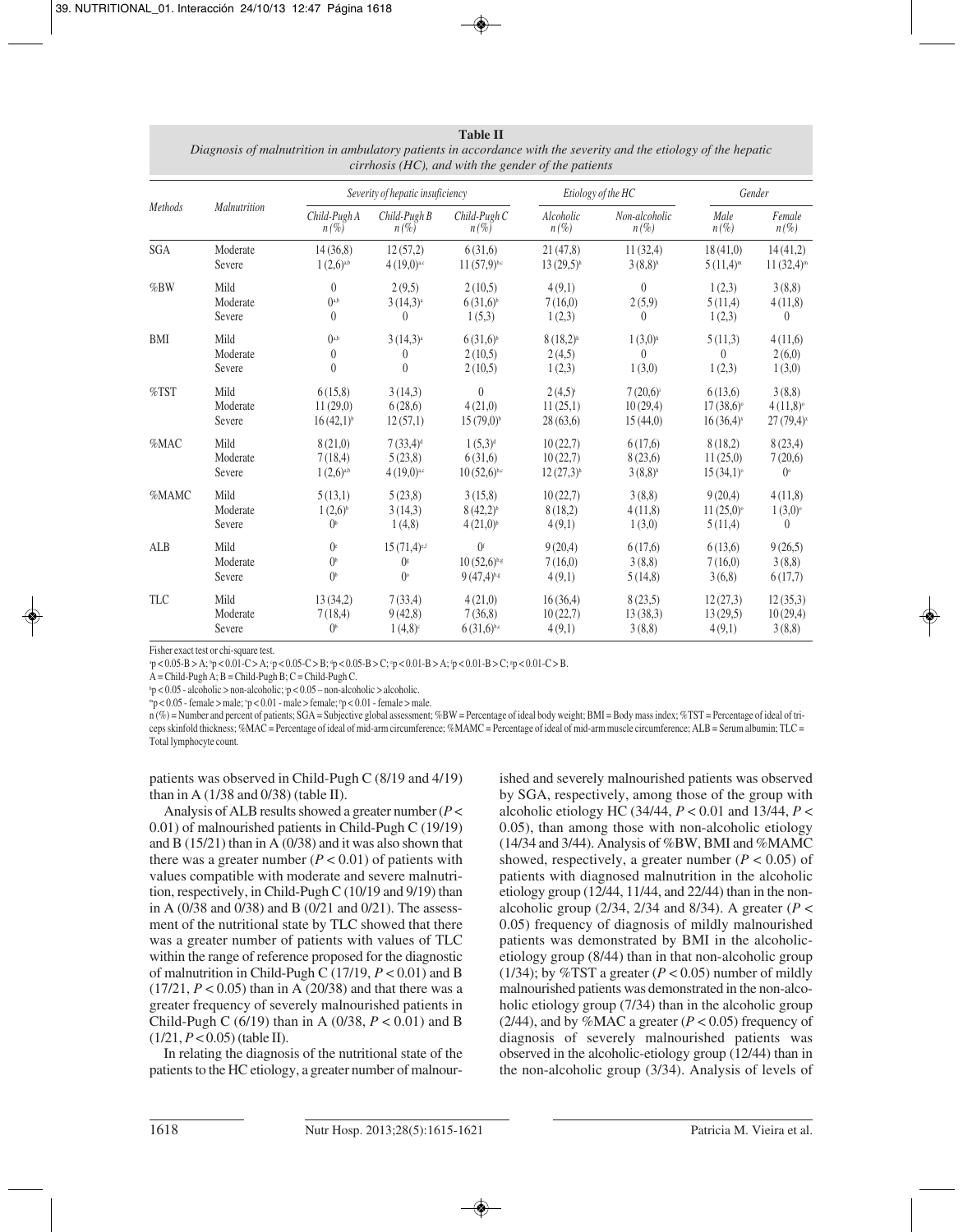ALB and of the TLC showed no significant difference in the frequency of diagnosed malnutrition regarding the alcoholic or non-alcoholic etiology of HC (table II).

By analyses of the SGA and of the %TST a greater frequency of diagnosis of severe malnourishment was verified, respectively, among women (11/34, *P* < 0.05 and 27/34, *P* < 0.01) than among men (5/44 and 16/44). By %MAC was demonstrated a greater frequency of diagnosis of malnutrition and of severe malnutrition, respectively, among the men (34/44, *P* < 0.01 and 15/44, *P* < 0.01) than among the women (15/34 and 0/34). By %MAMC a greater frequency  $(P < 0.01)$  of malnutrition and of moderate malnutrition was observed, respectively, among the men (25/44 and 11/44) than among the women (5/34 and 1/34). The analysis of %BW, BMI, ALB, and TLC showed no difference in the diagnosis of the nutritional state among men and women (table II).

In relating the nutritional state of the patients to the etiology of the HC and to the gender of the patients, a greater  $(P < 0.01)$  number of the women with diagnosis of severe malnutrition, when the etiology of the HC was alcohol (10/19) were observed by SGA than in those of non-alcoholic etiology (1/15). Analysis by BMI and %BW demonstrated a greater (*P* < 0.05) number of men with diagnosis of mild or moderate malnutrition when the etiology of the HC was alcoholic (5/25 and 5/25, respectively) than when it was not (0/19 and 0/19, respectively). Using %MAC it was demonstrated that the men who had HC of alcoholic etiology presented a greater frequency  $(P < 0.05)$  of diagnosis of severe malnutrition  $(12/25)$ than those whose etiology of HC was not alcoholic (3/19). Subjective global assessment (SGA) and %TST analysis of the sub-group of men and women with alcoholic etiology HC demonstrated, respectively, that the women presented a greater frequency  $(P < 0.05)$  of diagnosis of severe malnutrition (10/19 and 16/19) than the men (3/25 and 12/25). On the other hand, the men had a greater frequency  $(P < 0.01)$  of diagnosis of malnutrition (19/25-%MAMC) and of severe malnutrition (12/25- %MAC) than the women (0/19 and 3/19, respectively).

## **Discussion**

The nutritional diagnosis of the HC patients attended at the ambulatory of gastroenterology at CH-FUU were assessed by using SGA, BMI, %BW, %TST, %MAC, %MAMC, ALB and TLC. These methods were chosen because they are available, they have fast application and low cost, and they can be incorporated into the routine of the nutritional assessment of the HC patients attended at ambulatories of general hospitals in developing countries. These methods of assessment of the nutritional state must be critically and criteriously analyzed due to interferences which result from chronic hepatic insufficiency.19,20

By SGA, 48 (61.5%) patients were diagnosed as undernourished. According to Detsky et al.,<sup>15</sup> the diagnosis of malnutrition by SGA is associated with the reduction of body weight; with gastrointestinal alterations, such as, diarrhea, anorexia, nausea and vomiting; with a reduction in the consistency and in the quantity of food intake; with a reduction in functional capacity, and with the increased expenditure of energy associated with HC. In SGA, weight loss has direct relationship with malnutrition. Some investigators has demonstrated that the prevalence of severe weight loss is greater in patients with malnutrition than in well nourished.<sup>21</sup>

The presence of depletion of the adipose tissue, of muscular mass and hydric retention, such as, ascites and swelling of the ankles was verified by the physical examination by SGA. Although these alterations might be associated with the diagnosis of malnutrition,<sup>15</sup> they could also arise from HC. For example, the reduction of the functional capacity of the patients could arise from the presence of voluminous ascites and/or from the spoliation of micronutrients due to the frequent and chronic use of diuretics. The presence of swelling could result from the reduction of albumin synthesis associated with chronic hepatic insufficiency.<sup>22</sup>

The methods of nutritional assessment based on body weight, such as, %BW and BMI diagnosed malnutrition, respectively, in 17.9% and 16.7% of the analyzed patients. These results are similar to those demonstrated in HC patients by other investigators using %BW  $(11.7\%)^5$  and BMI  $(11.7\%)^3$  However, among patients in stressful conditions and with severe HC complications, the frequency of the diagnosis of malnutrition by %BW could be greater  $(30.0\%)$ .<sup>4</sup> The identification of a smaller numbers of patients with diagnosis of malnutrition by the use of these two methods, compared with other methods utilized, is possibly related to the hydric retention associated with hepatic insufficiency, which hampers and/or impedes the identification of weight loss despite a real reduction of body tissue. In this present study, patients diagnosed as eutrophic by %BW present diminished values of %TST (92.3%) and of %MAMC (25.0%) which are compatible, respectively, with a depletion of adipose tissue and muscular mass.

Among the anthropometric methods used, %TST was the one that most frequently diagnosed malnutrition (93.6%). Although it is theoretically possible that the presence of swelling could hide a depletion in adipose tissue and that the frequency of diagnosis of malnutrition could be reduced by the %TST method, it has been reported that in patients with chronic liver disease, the upper limbs are not the preferential place of swelling,22 principally in the case of patients who are not confined to bed. By %MAMC analysis it was observed that arm muscle mass was reduced in 38.5% of the patients. The greater frequency of diagnosis of malnutrition by %TST than by %MAMC could be associated with metabolic alterations arising from HC. In patients with chronic hepatic insufficiency, lipids are used as a preferential metabolic substrate for energy production.<sup>22</sup> The triceps skinfold thickness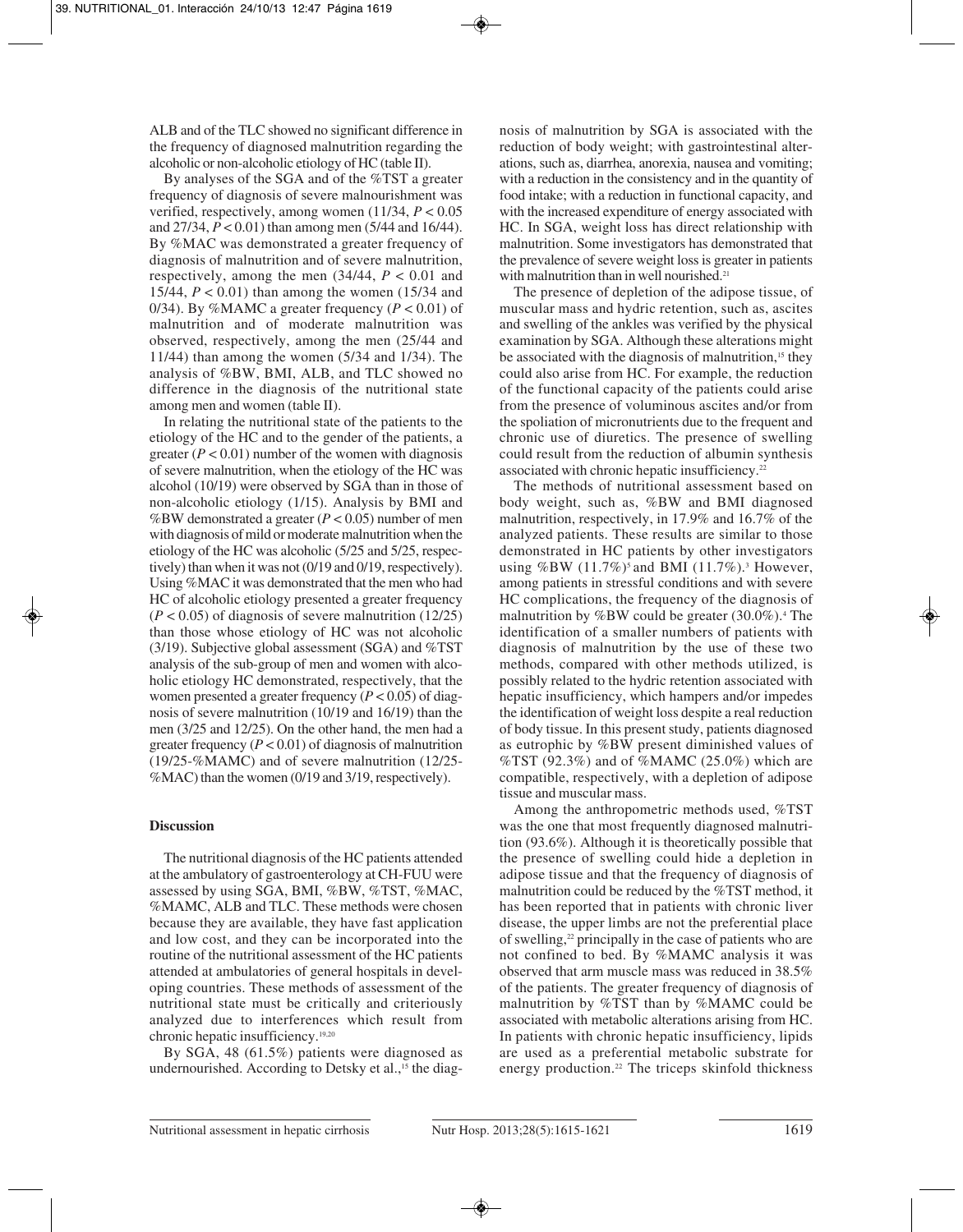might not be representative of the overall distribution of adipose tissue in the body.23 Besides this, individual anthropometrical variations are not considered in the calculation of %MAMC. It is taken for granted that the humerus has the same diameter in all groups of the population and that the arm has a cylindrical instead of an elliptical form.23 Moreover, due to non-availability of reference standard for %TST and %MAMC for healthy South American Brazilian people, values described by healthy North Americans were used.<sup>17</sup>

Serum albumin was reduced in 34/78 patients (43.6%); 15/21 were Child-Pugh B and 19/19 Child-Pugh C. The reduction of serum albumin levels in HC patients, principally among those with moderate or severe hepatic insufficiency, could be associated with either malnutrition, due to reduction in food intake and to the worsening metabolism of nutrients, or with the hepatic dysfunction itself which compromises albumin synthesis.<sup>22</sup>

Total lymphocytes count values were compatible with the diagnosis of malnutrition in 69.2% of the assessed patients. However, in HC patients, non-nutritional factors, such as, hypersplenism and infections can alter the TCL.<sup>9</sup>The probable diagnosis of hypersplenism in the evaluated patients was more frequent among those whose hepatic function was most impaired, i.e., 0% in Child-Pugh A, 30.0% in Child-Pugh B and 80.0% in Child-Pugh C patients. The presence of hypersplenism could have contributed to the greater frequency of diagnosis of severe malnutrition by the TLC method among Child-Pugh C patients (6/19), when compared with Child-Pugh A patients (0/38, P < 0.01) and B (1/12, *P* < 0.05).

In relating HC etiology to the nutritional state of the patients a greater frequency of diagnosis of malnourished patients among those with alcoholic etiology was demonstrated by SGA, BMI, %BW and %MAMC than among those with non-alcoholic etiology. A greater frequency of patients diagnosed as mildly malnourished (BMI) and as severely malnourished (SGA, %MAC) was also verified when the etiology was alcoholic than when it was not. The protein-energy malnutrition is a common complication in alcoholic liver disease and correlates with disease severity.<sup>24</sup> The onset of malnutrition in alcoholics depends on a series of factors among which can be included the gender of the patient and the quantity of alcohol taken.25 Despite the fact that all the HC patients included in this study had abstained from alcohol for at least one year, it is possible that the alcohol contributed to the onset of nutritional alterations during the alcoholic period, before and during the onset of HC. At a later clinical stage, the greater damage in the hepatic function could hamper and/or impede the recuperation of the nutritional state, thus, maintaining a greater number of malnourished, including severely malnourished among alcoholic-etiology HC patients. Anyway in patients with alcoholic liver disease the withdrawal from alcohol is the factor that determines the prognosis of any disease stage, and, therefore, the main therapeutic measure.26

Regarding the gender of the patients, a greater frequency of diagnosis of severely malnourished patients was demonstrated by SGA and %TST among the women than among the men; by %MAMC and %MAC, respectively, it was observed that there was a greater frequency of diagnosis of moderately and severely malnourished patients among the men. Similar results, showing also that the adipose tissue is more depleted among the women, and that muscular mass is more depleted among the men, were obtained by the Italian Multicentre Cooperative Project on Nutrition in Liver Cirrhosis<sup>27</sup> and by Carvalho and Parise.28 The muscle wasting is common in patients with HC and is related to increased morbidity and mortality.29 It is possible that the greater reduction of muscular mass among men with HC could be related to the onset of feminization provoked by the reduction of testosterone serum levels due to its reduced production in the testicles and to the increase of its transformation into estrogen in the liver.30

In relating the alcoholic etiology of HC to the gender of the patients, diagnosis of caloric malnutrition were more frequent among the women while proteic malnutrition was more frequent among the men. A depletion of adipose tissue, even when it is accentuated, is rarely associated with clinical complications. In contrast to this, a depletion of the pool of body proteins provokes an increase in morbidity and in mortality, due among other complications, to reduced resistance to infection, to delay in the wound healing, and to metabolic alterations arising from a reduction in enzyme synthesis.9 Thus, despite men have a higher frequency of alcoholic liver disease<sup>31</sup> women are more sensitive to alcohol and have a greater risk of developing HC. However, when all HC patients are taken into account, the men, due to their greater frequency of protein malnutrition, could present a worse prognosis than the women.

Regarding the severity of hepatic insufficiency, more frequent diagnosis of malnutrition (SGA, BMI, %BW, %MAC, %MAMC, ALB, TLC) and of severe malnutrition (SGA, %TST, %MAC, %MAMC, ALB, TLC) were demonstrated among patients with severe hepatic insufficiency. Thus, with most of the employed methods it is possible to demonstrate that the prevalence of diagnosis of malnutrition and of severe malnutrition increases in accordance with the worsening of the hepatic function. Similar results have been demonstrated by other investigators.3,4,5,28,32,33 This data can be very important for the preventive therapeutic nutritional orientation of patients who are in the initial stages of HC. At this clinical stage, patients can present various degrees of malnutrition, but they are still able to develop an appropriate therapeutic response to nutritional orientations directed towards the recuperation and/or maintenance of a normal nutritional state. The recuperation of the nutritional state of patients with more advanced stages of HC, who present a greater frequency of malnutrition or severe malnutrition, can be hampered by hepatic insufficiency, a complication which could nega